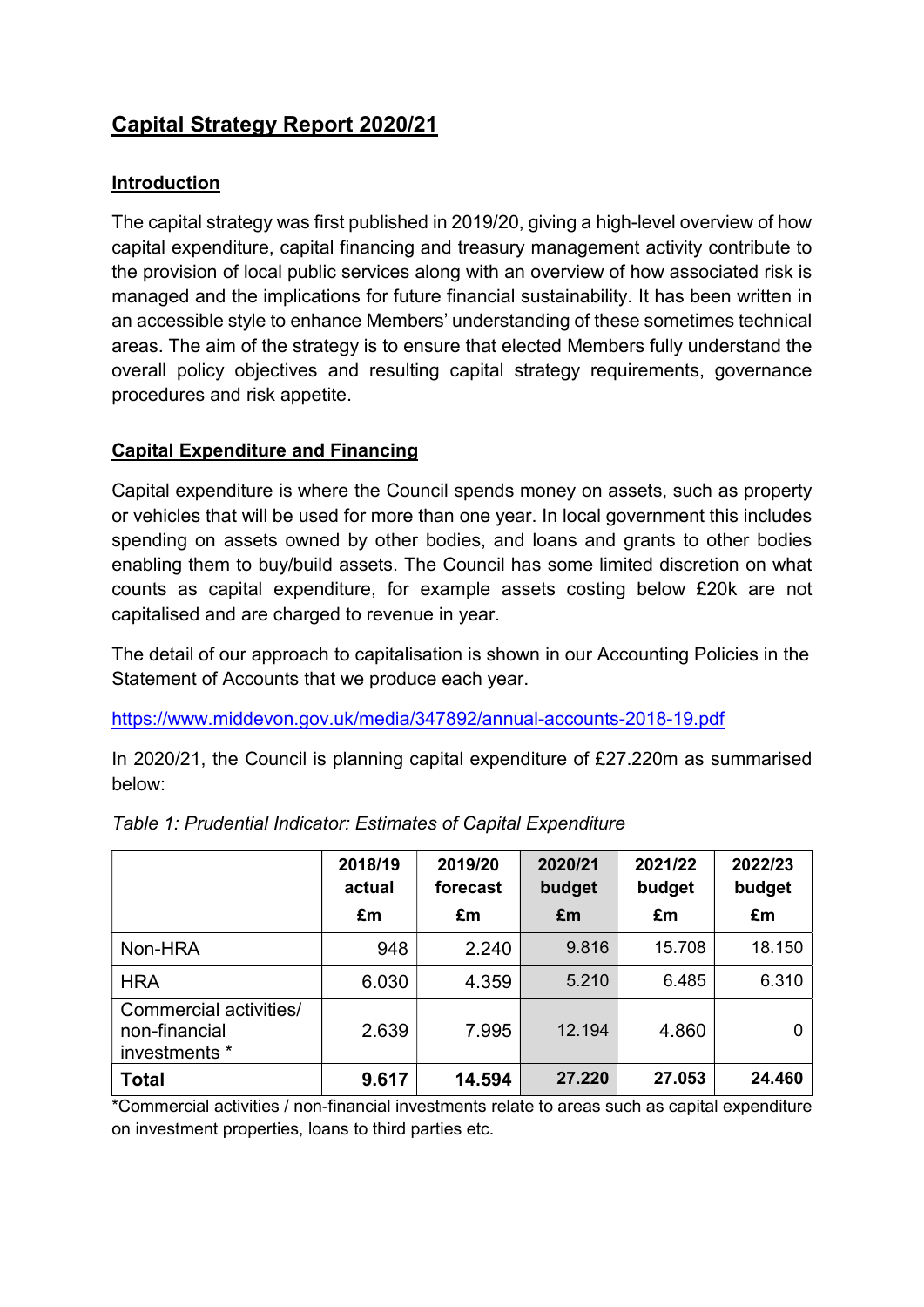The main capital projects budgeted for in 2020/21 include the following General Fund Schemes: £3.705m Cullompton Town Centre Relief Road (HIF Funded); Various inflight projects by 3Rs £2.399m; 3Rs Riverside Development £2.258m; 3Rs Knowle Lane Development £7.192m; £3.605m Waddeton Park (75 Affordable Homes) and; HRA Schemes: £2.260m for major repairs to Housing Stock and £2.0m for Council House building schemes.

The Housing Revenue Account (HRA) is a ring-fenced account which ensures that council housing does not subsidise, or is itself subsidised, by other local services. HRA capital expenditure is therefore recorded separately.

Governance: Service managers bid annually to include projects in the Council's capital programme. Bids are collated by Finance who calculate the financing cost (which can be nil if the project is fully externally financed). The relevant PDGs appraise all bids based on a comparison of service priorities against financing costs and makes recommendations to Cabinet. The final capital programme is then presented to Cabinet in February and to Council the same month each year.

 $\triangleright$  For full details of the Council's capital programme see report on this Agenda.

All capital expenditure must be financed, whether from external sources (government grants and other contributions), the Council's own resources (revenue, reserves and capital receipts) or debt (borrowing, leasing and Private Finance Initiative). The planned financing of the above expenditure is as follows: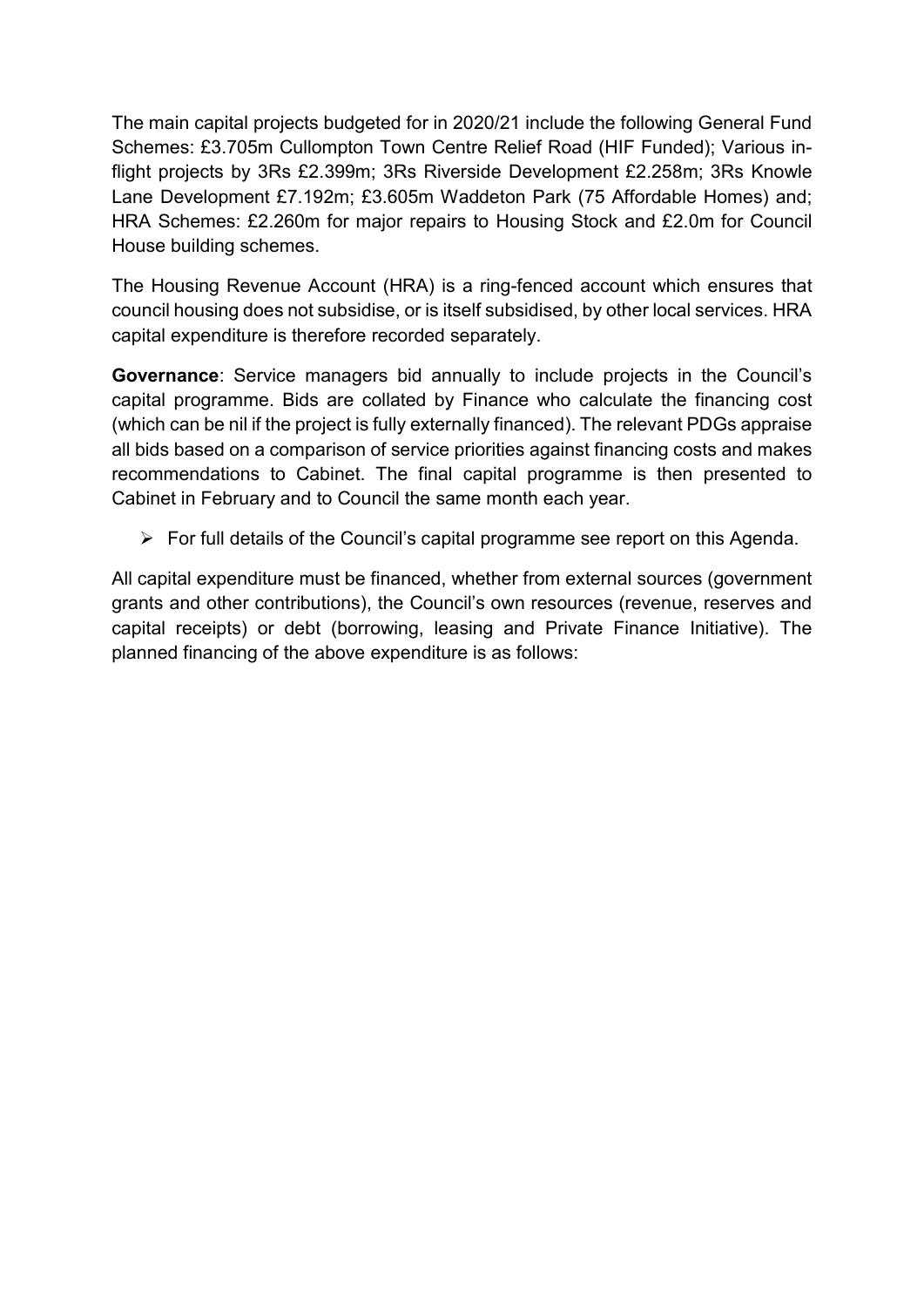|                                                          | 2018/19<br>actual | 2019/20<br>budget | 2020/21<br>budget | 2021/22<br>budget | 2022/23<br>budget |
|----------------------------------------------------------|-------------------|-------------------|-------------------|-------------------|-------------------|
|                                                          | £m                | £m                | £m                | £m                | £m                |
| <b>PWLB Borrowing</b>                                    | 2.686             | 21.354            | 19.579            | 10.488            | 7.952             |
| <b>New Homes</b><br><b>Bonus</b>                         | 0.260             | 1.382             | 1.068             | 1.034             | 0.463             |
| <b>Housing Maint</b><br>Fund                             | 1.779             | 4.098             | 0.846             | 2.146             | 1.546             |
| <b>Capital Receipts</b><br>Reserve                       | 1.343             | 2.044             | 1.931             | 1.781             | 2.231             |
| <b>Other Housing</b><br><b>EMRs</b>                      | 2.252             | 2.632             | 2.482             | 2.582             | 2.582             |
| <b>Capital Grants</b><br>Unapplied                       | 0.929             | 1.076             | 0.792             | 0.577             | 0.706             |
| Heritage<br><b>Enterprise Grant</b><br>bid               |                   | 0.600             |                   |                   |                   |
| <b>HRA/RCCO</b>                                          |                   |                   |                   | 0.025             |                   |
| Housing<br>Infrastructure Fund<br>(HIF)                  |                   | 0.555             | 0.430             | 8.358             | 8.857             |
| Homes and<br>Communities<br><b>Agency Grant</b><br>(HCA) | 0.183             | 0.733             |                   |                   |                   |
| Other GF EMRs                                            | 0.185             | 0.719             | 0.092             | 0.062             | 0.123             |
| <b>TOTAL</b>                                             | 9.617             | 35.193            | 27.220            | 27.053            | 24.460            |

Table 2: Capital financing in £ millions

Debt is only a temporary source of finance, since loans and leases must be repaid, and this is therefore replaced over time by other financing, usually from revenue which is known as minimum revenue provision (MRP). Alternatively, proceeds from selling capital assets (known as capital receipts) may be used to replace debt finance. Planned MRP is as follows: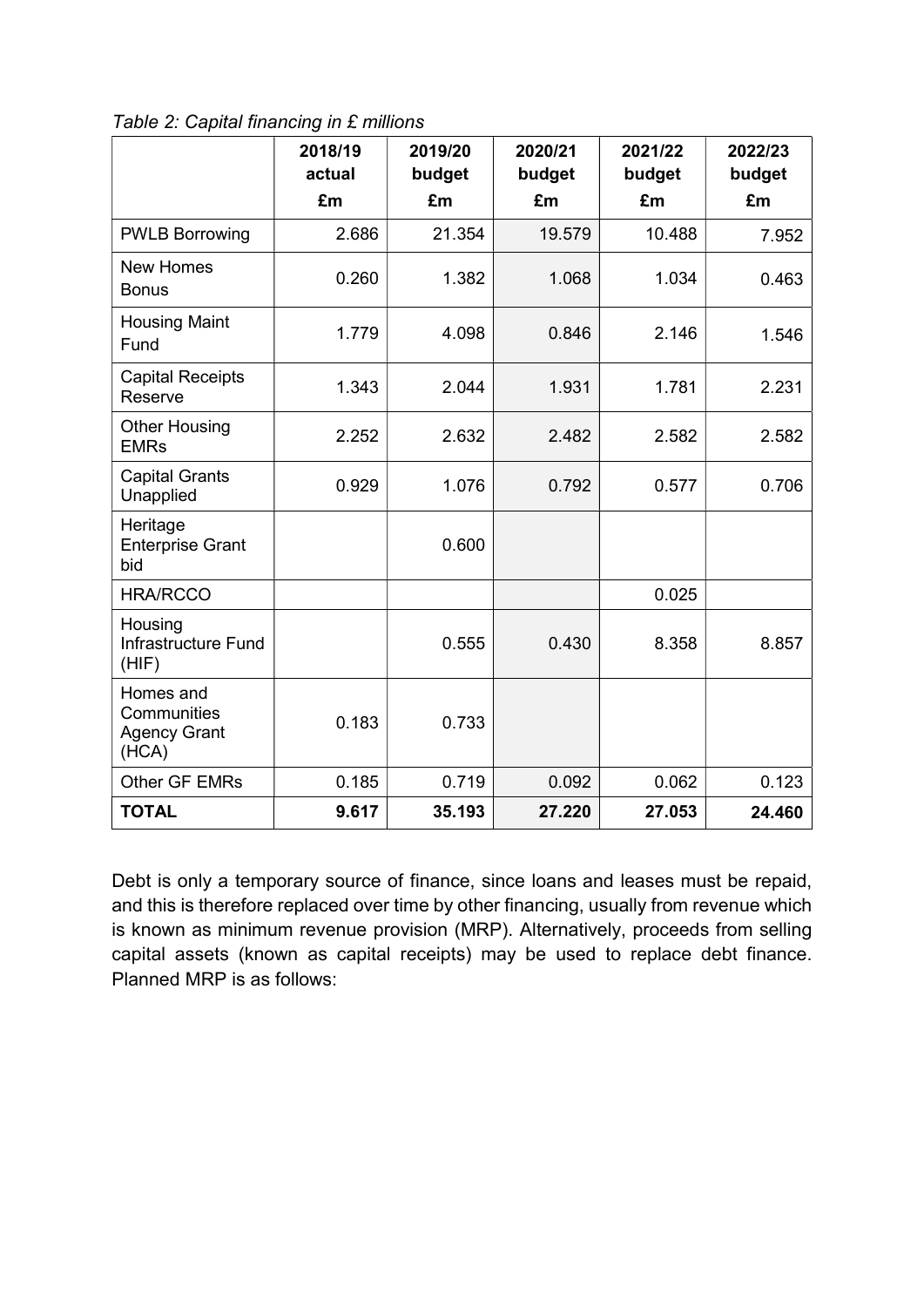|                     | 2018/19<br>actual<br>£m | 2019/20<br>budget<br>£m | 2020/21<br>budget<br>£m | 2021/22<br>budget<br>£m | 2022/23<br>budget<br>£m |
|---------------------|-------------------------|-------------------------|-------------------------|-------------------------|-------------------------|
| GF-<br>MRP/Revenue  | 0.286                   | 0.537                   | 0.995                   | 1.078                   | 1.079                   |
| HRA-<br>MRP/Revenue | 0.977                   | 0.972                   | 0.972                   | 1.005                   | 1.005                   |

Table 3: Planned MRP payments - £ millions

 $\triangleright$  The Council's full minimum revenue provision / loans fund repayments statement is shown in Appendix 1 of the Treasury Management Strategy **Statement** 

The Council's cumulative outstanding amount of debt finance is measured by the capital financing requirement (CFR). This increases with new debt-financed capital expenditure and reduces with MRP / loans fund repayments and capital receipts used to replace debt. The CFR is expected to increase by £22.271m during 2020/21. Based on the above figures for expenditure and financing, the Council's estimated CFR is as follows:

|                                                           | 31.3.2019<br>actual<br>£m | 31.3.2020<br>forecast<br>£m | 31.3.2021<br>budget<br>£m | 31.3.2022<br>budget<br>£m | 31.3.2023<br>budget<br>£m |
|-----------------------------------------------------------|---------------------------|-----------------------------|---------------------------|---------------------------|---------------------------|
| <b>General Fund</b><br>services                           | 6.800                     | 7.771                       | 19.034                    | 25.609                    | 32.678                    |
| Council housing<br>(HRA)                                  | 42.189                    | 41.439                      | 41.957                    | 41.147                    | 40.208                    |
| Commercial<br>activities/non-<br>financial<br>investments | 2.259                     | 10.204                      | 20.695                    | 25.302                    | 0                         |
| <b>TOTAL CFR</b>                                          | 51.248                    | 59.415                      | 81.686                    | 92.058                    | 72.886                    |

Table 4: Prudential Indicator: Estimates of Capital Financing Requirement in £ millions

NB. Of the £22m increase, £10.491m relates to "in-flight" projects undertaken by 3 Rivers. There is an additional £3.380m which relates to the forward funding of Cullompton Relief Road.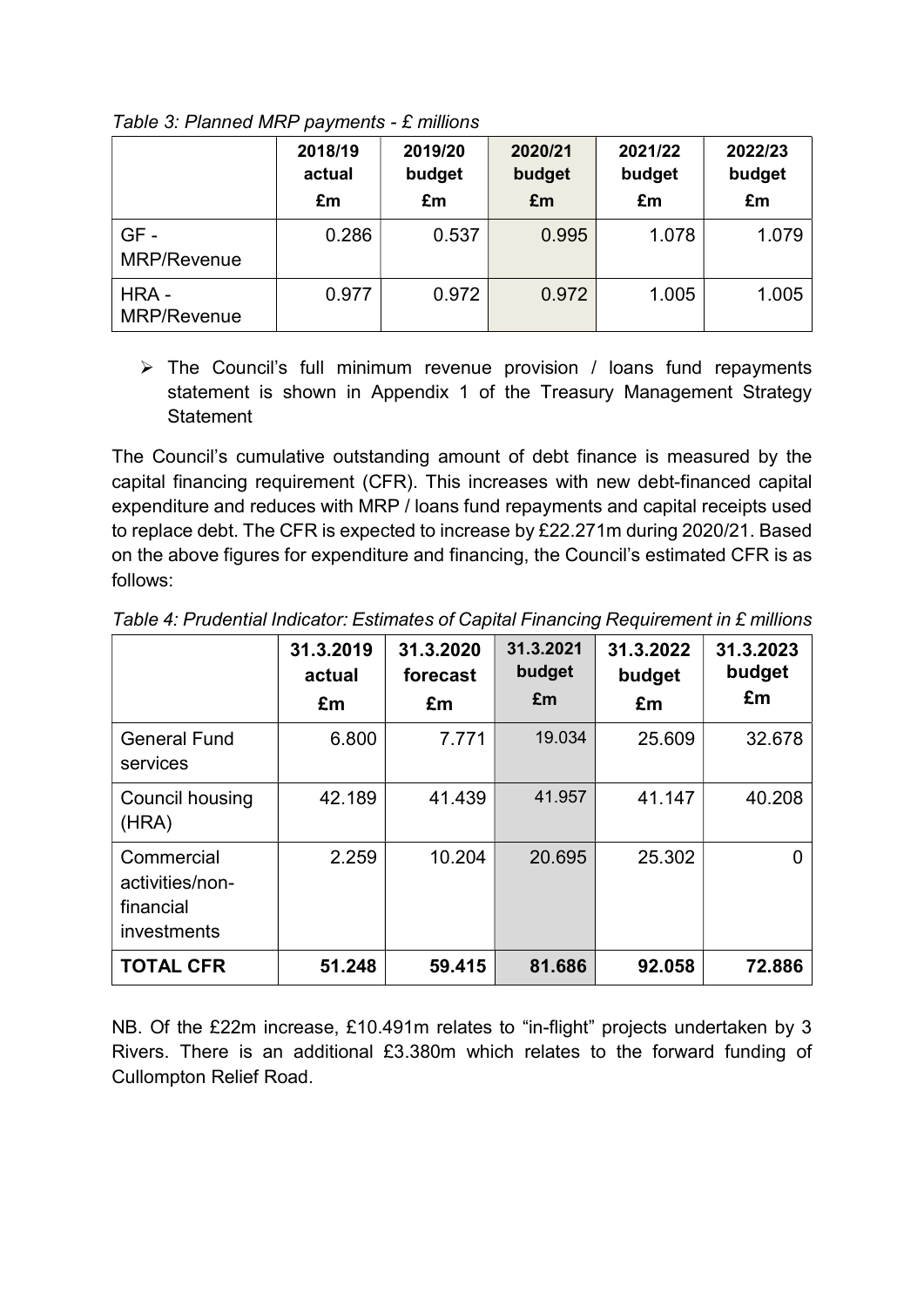#### Treasury Management

Treasury management is concerned with keeping sufficient but not excessive cash available to meet the Council's spending needs, while managing the risks involved. Surplus cash is invested until required, while a shortage of cash will be met by borrowing, to avoid excessive credit balances or overdrafts in the bank current account. The Council is typically cash rich in the short-term as revenue income is received before it is spent, but cash poor in the long-term as capital expenditure is incurred before being financed. The revenue cash surpluses are offset against capital cash shortfalls to reduce overall borrowing.

Due to decisions taken in the past, the Council currently has £40.445m (as at 31/03/2020) borrowing (inc Finance leases) at an average interest rate of c2% and £29m treasury investments at an average rate of 0.74%.

Borrowing strategy: The Council's main objectives when borrowing are to achieve a low but certain cost of finance while retaining flexibility should plans change in the future. These objectives are often conflicting, and the Council therefore seeks to strike a balance between cheap short-term loans (currently available at around 0.75%) and long-term fixed rate loans where the future cost is known but higher (currently 2.0 to 3.0%).

Projected levels of the Council's total outstanding debt (which comprises borrowing, and leases are shown below, compared with the capital financing requirement (see above).

|                                         | 31.3.2019<br>actual<br>£m | 31.3.2020<br>forecast<br>£m | 31.3.2021<br>budget<br>£m | 31.3.2022<br>budget<br>£m | 31.3.2023<br>budget<br>£m |
|-----------------------------------------|---------------------------|-----------------------------|---------------------------|---------------------------|---------------------------|
| Debt (incl. leases)                     | 41.027                    | 40.445                      | 56.084                    | 63.812                    | 47.909                    |
| <b>Capital Financing</b><br>Requirement | 51.248                    | 59.415                      | 81.686                    | 92.058                    | 72.886                    |

Table 5: Prudential Indicator: Gross Debt and the Capital Financing Requirement in £ millions

Statutory guidance is that debt should remain below the capital financing requirement, except in the short-term. As can be seen from table 5, the Council expects to comply with this in the medium term.

Affordable borrowing limit: The Council is legally obliged to set an affordable borrowing limit (also termed the authorised limit for external debt) each year and to keep it under review. In line with statutory guidance, a lower "operational boundary" is also set as a warning level should debt approach the limit.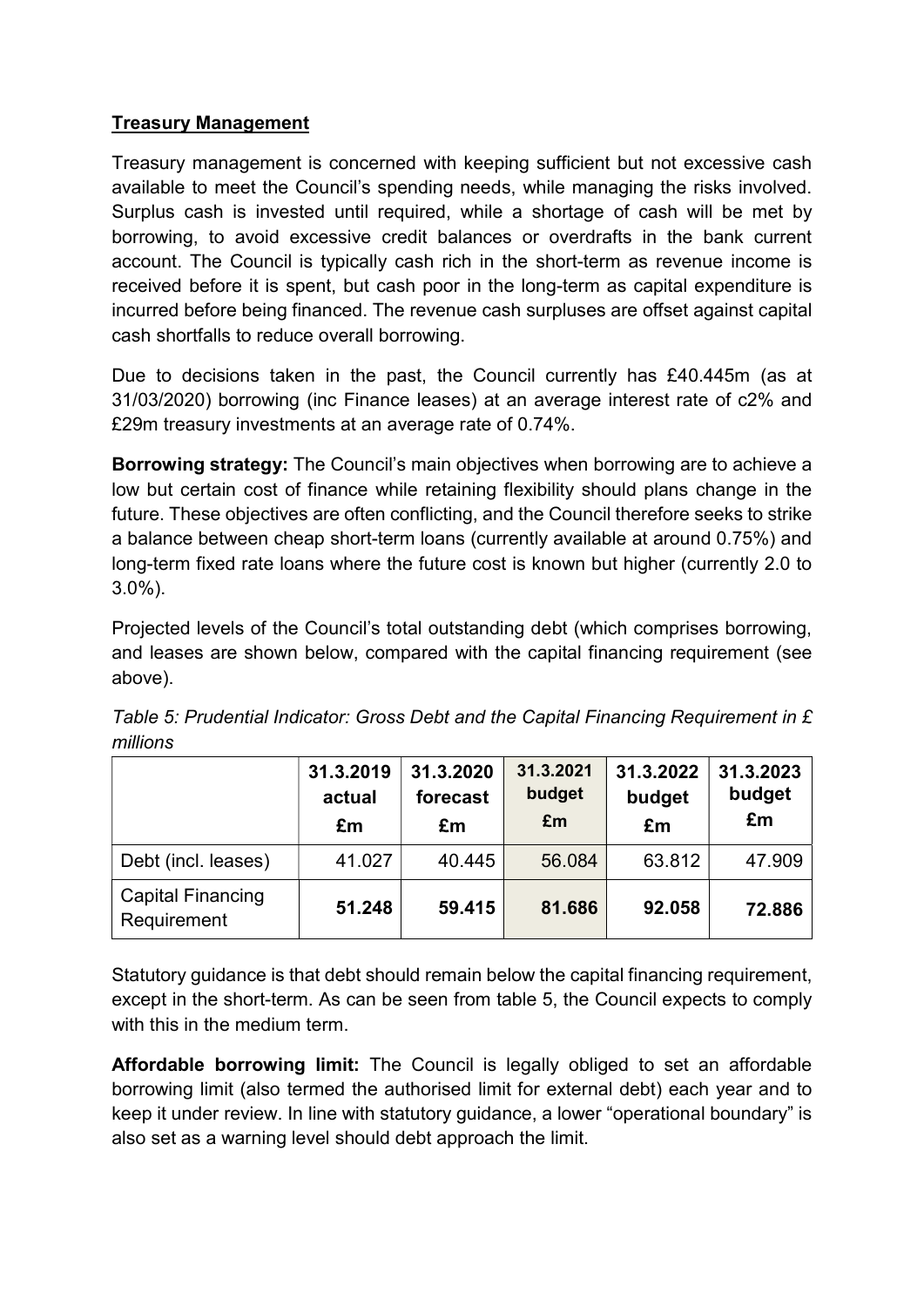|                                           | 2019/20<br>limit | 2020/21<br>limit | 2021/22<br>limit | 2022/23<br>limit |
|-------------------------------------------|------------------|------------------|------------------|------------------|
| Authorised limit - borrowing/lease        | 72.0             | 95.0             | 105.0            | 86.0             |
| Operational boundary -<br>borrowing/lease | 63.0             | 86.0             | 96.0             | 77.0             |

Table 6: Prudential Indicators: Authorised limit and operational boundary for external debt in £m

 $\triangleright$  Further details on borrowing are in pages 7 to 8 of the Treasury Management Strategy.

Investment strategy: Treasury investments arise from receiving cash before it is paid out again. Investments made for service reasons or for pure financial gain are not generally considered to be part of treasury management.

The Council's policy on treasury investments is to prioritise security and liquidity over yield, to focus on minimising risk rather than maximising returns. Cash that is likely to be spent in the near term is invested securely, for example with the Government, other local authorities or selected high-quality banks, to minimise the risk of loss. Money that will be held for longer terms is invested more widely, including in bonds, shares and property, to balance the risk of loss against the risk of receiving returns below inflation. Both near-term and longer-term investments may be held in pooled funds, where an external fund manager makes decisions on which particular investments to buy and the Council may request its money back at short notice.

|                            | 31.3.2019<br>actual | 31.3.2020<br>forecast | 31.3.2021<br>budget | 31.3.2022<br>budget | 31.3.2023<br>budget |
|----------------------------|---------------------|-----------------------|---------------------|---------------------|---------------------|
| Near-term<br>investments   | 18.5                | 17.0                  | 15.0                | 15.0                | 15.0                |
| Longer-term<br>investments | 5.0                 | 5.0                   | 5.0                 | 5.0                 | 5.0                 |
| <b>TOTAL</b>               | 23.5                | 22.0                  | 20.0                | 20.0                | 20.0                |

Table 7: Treasury management investments in £millions

 $\triangleright$  Further details on treasury investments are in the treasury management strategy.

Governance: Decisions on treasury management investment and borrowing are made daily and are therefore delegated to the Deputy Chief Executive (S151) and staff, who must act in line with the treasury management strategy approved by Full Council annually. Reports on treasury management activity are presented to Cabinet three times per year.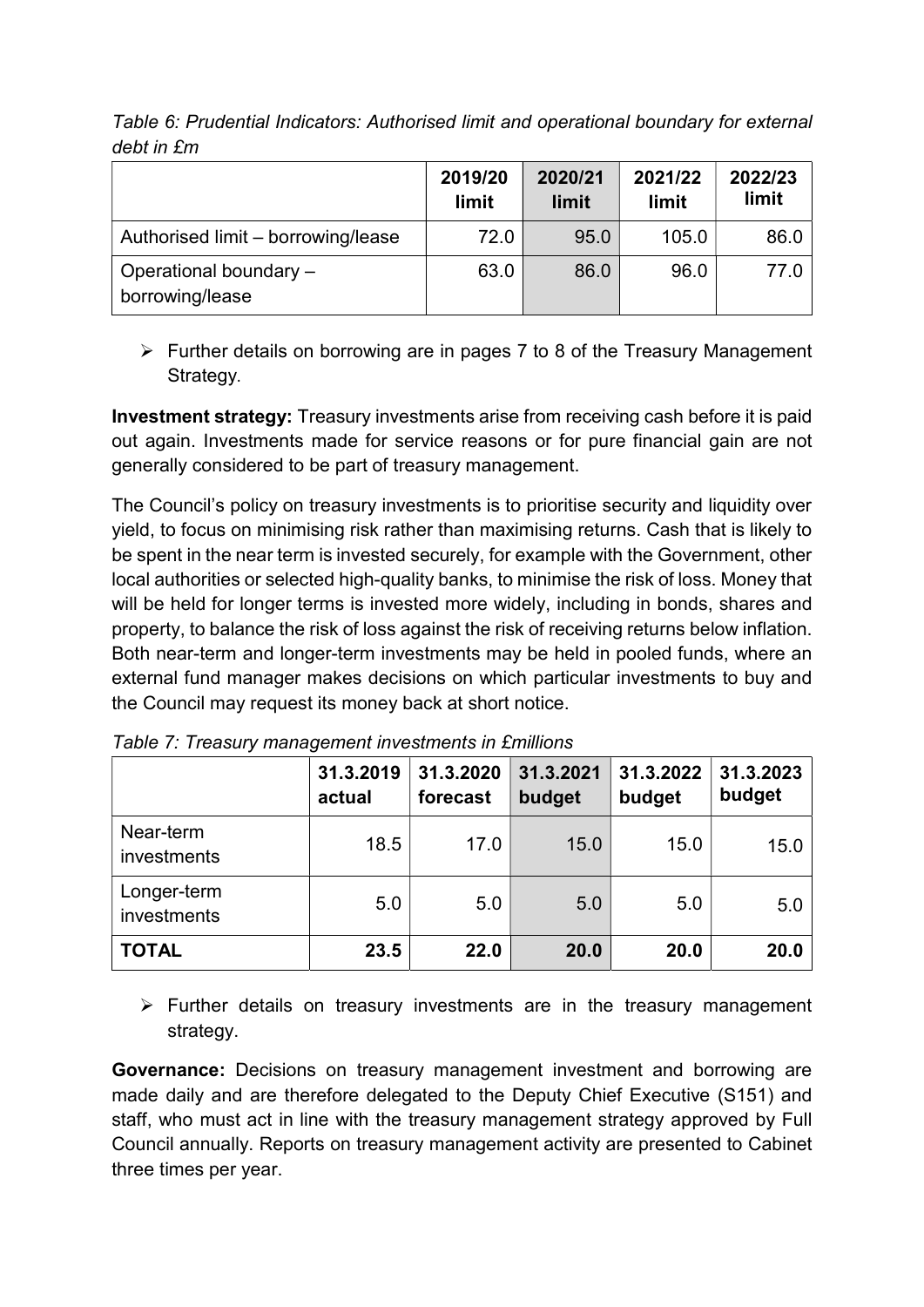#### Investments for Economic Development Purposes

The Council makes investments to assist local public services, including making loans to other public sector bodies and the Council's subsidiary to promote economic development and provide an income stream. In light of the public service objective, the Council is willing to take more risk than with treasury investments, however it is still planed for such investments to generate a profit after all costs, and after conducting all appropriate due diligence.

In 2019/20 the Council approved a loan to fund a GP Surgery/NHS Hub in Crediton. Not only will this provide the Council with a return on its loan, it will also provide an important, modern NHS Hub in Crediton, replacing two existing GP Surgeries and offering further NHS services to the public.

Governance: Decisions on investments of this type are made by the relevant service manager in consultation with the Deputy Chief Executive (S151) and must meet the criteria and limits laid down in the Treasury Management Strategy Statement (TMSS). Most loans and shares are capital expenditure and purchases will therefore also be approved as part of the capital programme.

#### Commercial Activities

With Central Government financial support for local public services declining, the Council invests in Commercial Property for financial gain and for Economic Development purposes. It lends to its subsidiary 3 Rivers Developments Ltd to develop land and commercial income generating projects. We charge interest on loans to 3 Rivers at a commercial rate.

With economic development being the main objective, the Council accepts higher risk on commercial investment than with treasury investments. The principal risk exposures include the timing of debt repayments; development market values; development costs and profitability of the subsidiary. These risks are managed by due diligence of business cases. Although there is no cap on the level of lending between the Authority and the subsidiary, advance approval of the level of lending is required from Cabinet before the start of each financial year, with reference to the company's Annual Business Plan.

Governance: Decisions on commercial investments are made by the Deputy Chief Executive (S151) in conjunction with the Leadership Team members, in line with the criteria and limits approved by Council in the Treasury Management Strategy Statement (TMSS). Property and most other commercial investments are also capital expenditure and purchases will therefore also be approved alongside the capital programme.

The Council also has commercial activities in retail properties, which expose it to normal commercial risks. The over-arching ethos behind these activities is economic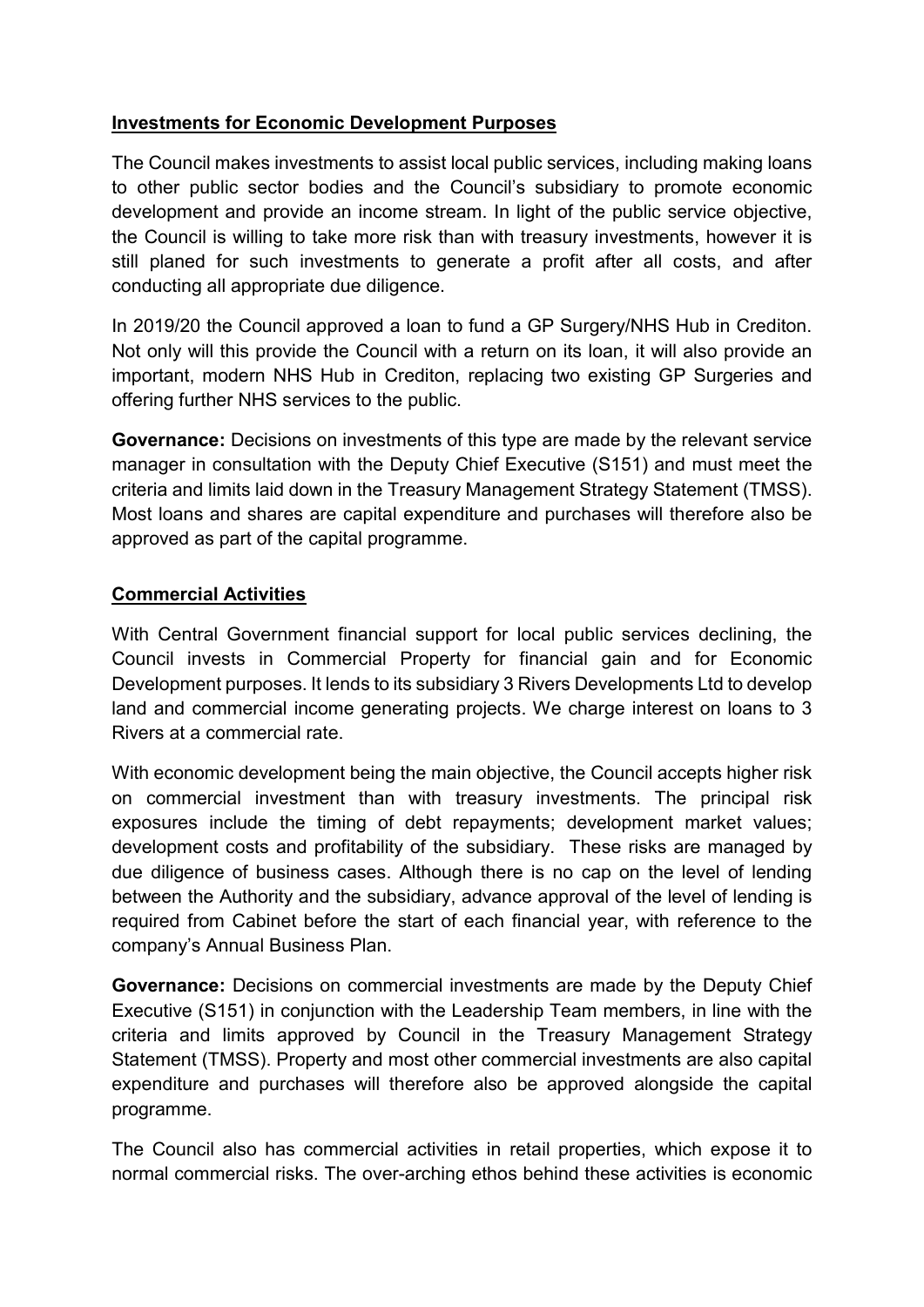regeneration and retention of premises within the town centre rather than the income stream.

### Asset Management

In order to ensure we are allocating our resources in the most effective way, we maintain an Asset Management Plan (AMP). The AMP sets out the Council's approach to the Strategic Management of its land and building assets. It has been developed in consultation with the Senior Officers and members of the Council who form the Capital Strategy Asset Management Group (CSAG). The AMP seeks to ensure that assets are used in the most effective and efficient way to support the delivery of the Corporate Plan.

The AMP can be found here. https://www.middevon.gov.uk/media/343202/20160707amp-2016-2020-cabinet-2.pdf

The AMP enables us to consider the best use of our assets by identifying those that require investment in planned maintenance; those that we should consider disposal of; those that could generate additional income from leasing out etc. These considerations will then inform our capital programme and funding decisions.

Asset disposals: When a capital asset is no longer needed, it may be sold so that the proceeds, known as capital receipts, can be spent on new assets or to repay debt. The Council is also permitted to spend capital receipts on service transformation projects until 2021/22. Repayments of capital grants, loans and investments also generate capital receipts. The Council expects to receive £1.335m of capital receipts in the coming financial year as follows:

|              | 2018/19<br>actual | 2019/20<br>forecast | 2020/21<br>budget | 2021/22<br>budget | 2022/23<br>budget |
|--------------|-------------------|---------------------|-------------------|-------------------|-------------------|
| Asset sales  | 1.463             | 1.828               | 1.335             | 1.335             | 1.335             |
| Loans repaid |                   | 0                   |                   | 0                 |                   |
| <b>TOTAL</b> | 1.463             | 1.828               | 1.335             | 1.335             | 1.335             |

| Table 8: Capital receipts in £ millions |  |  |  |  |  |
|-----------------------------------------|--|--|--|--|--|
|-----------------------------------------|--|--|--|--|--|

 $\triangleright$  Further details of planned asset disposals are in the attached capital programme.

#### **Liabilities**

In addition to debt of £40.445m detailed above, the Council is committed to making future payments to cover its pension fund deficit (valued at £59.379m 2018/19).